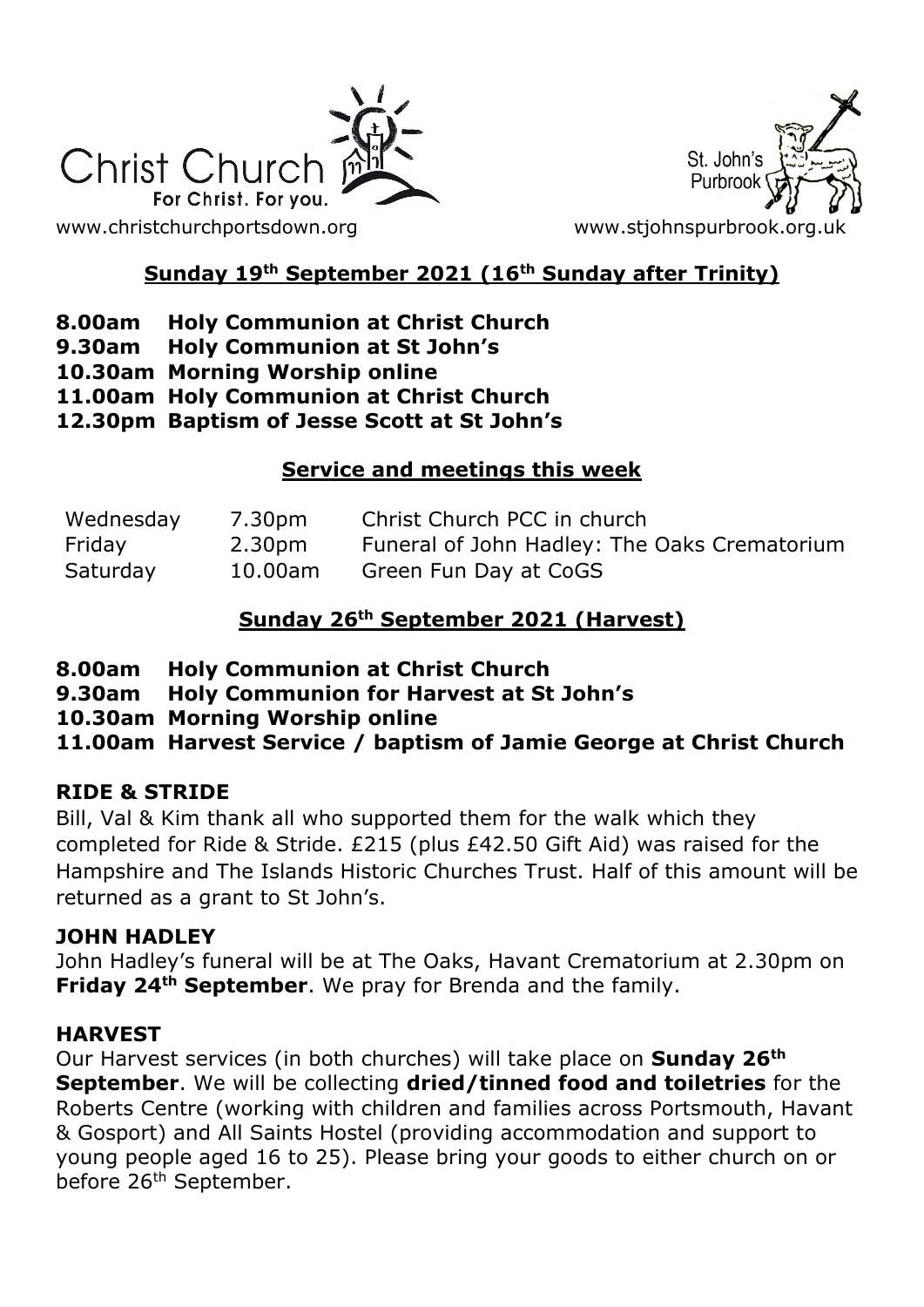### **BIG GREEN FUN DAY**

A day for all ages at the Church of the Good Shepherd Crookhorn. Stalls, activities, games, café, bike maintenance, face painting etc. **Saturday 25th September** 10.00am to 4.00pm.

### **DEANERY CONFERENCE**

An opportunity for PCC members and congregation members to continue to reimagine church and how to live out our purpose in our local context. **Wednesday 6th October**, 7pm to 9pm, St Alban's, West Leigh.

#### **UNITED SERVICE**

On **Sunday 17th October**, our two churches will come together for the morning service at 11am at Christ Church. There will be no service at St John's on that day.

### **ADVENT @CHRIST CHURCH**

**Saturday 4th December** 1 till 3pm. Please bring your family, friends and neighbours for a relaxed social afternoon. Entertainment including the Pompey Pluckers and Gospel Road Community Choir; Refreshments of course and lots to do and make in the Children's Corner. We do need contributions please for the Christmas Raffle and a Tombola stall. All items must be new and within date at Christmas. You can bring them to any service at Christ Church from the beginning of October and give to Karina Golledge, Sheila Gill or Sandra Farmer. Please do not leave anything at the back of the church. We look forward to seeing you.

### **READING AND LEADING PRAYERS**

We would like to involve more people in reading the Bible and leading prayers in our Sunday services in both churches. If this is something you feel that you can offer to the life of our churches, please speak to Revd Andy.

### **MISSION OF THE MONTH – SEPTEMBER**

The Mission of the month for September is Church Army. We support Tim Hyde at the Southampton Centre of Mission. To find out more and donate online, go to churcharmy.org/mission/southampton/

| <b>CONTACTS</b>     |                                            |  |  |
|---------------------|--------------------------------------------|--|--|
| <b>Vicar</b>        | Revd Andy Wilson (day off Monday)          |  |  |
|                     | vicar@christchurchportsdown.org            |  |  |
|                     | purbrookvicar@gmail.com                    |  |  |
| Curate              | Revd Matt Grove (day off Saturday)         |  |  |
|                     | matt.grove@christchurchportsdown.org       |  |  |
| Churchwarden        | <b>Stephen Anderson</b>                    |  |  |
| <b>CCP</b>          | stephen.anderson@christchurchportsdown.org |  |  |
| Churchwarden        | <b>Karina Golledge</b>                     |  |  |
| <b>CCP</b>          | thegolledges@btinternet.com                |  |  |
| Churchwarden        | <b>Bill Jeffery</b>                        |  |  |
| <b>SJP</b>          | purbrookchurch@qmail.com                   |  |  |
| <b>Hall Manager</b> | Jacqui Wilson                              |  |  |
| <b>CCP</b>          | hall.manager@christchurchportsdown.org     |  |  |
| Website             | <b>Matt Doe</b>                            |  |  |
|                     | webmaster@christchurchportsdown.org        |  |  |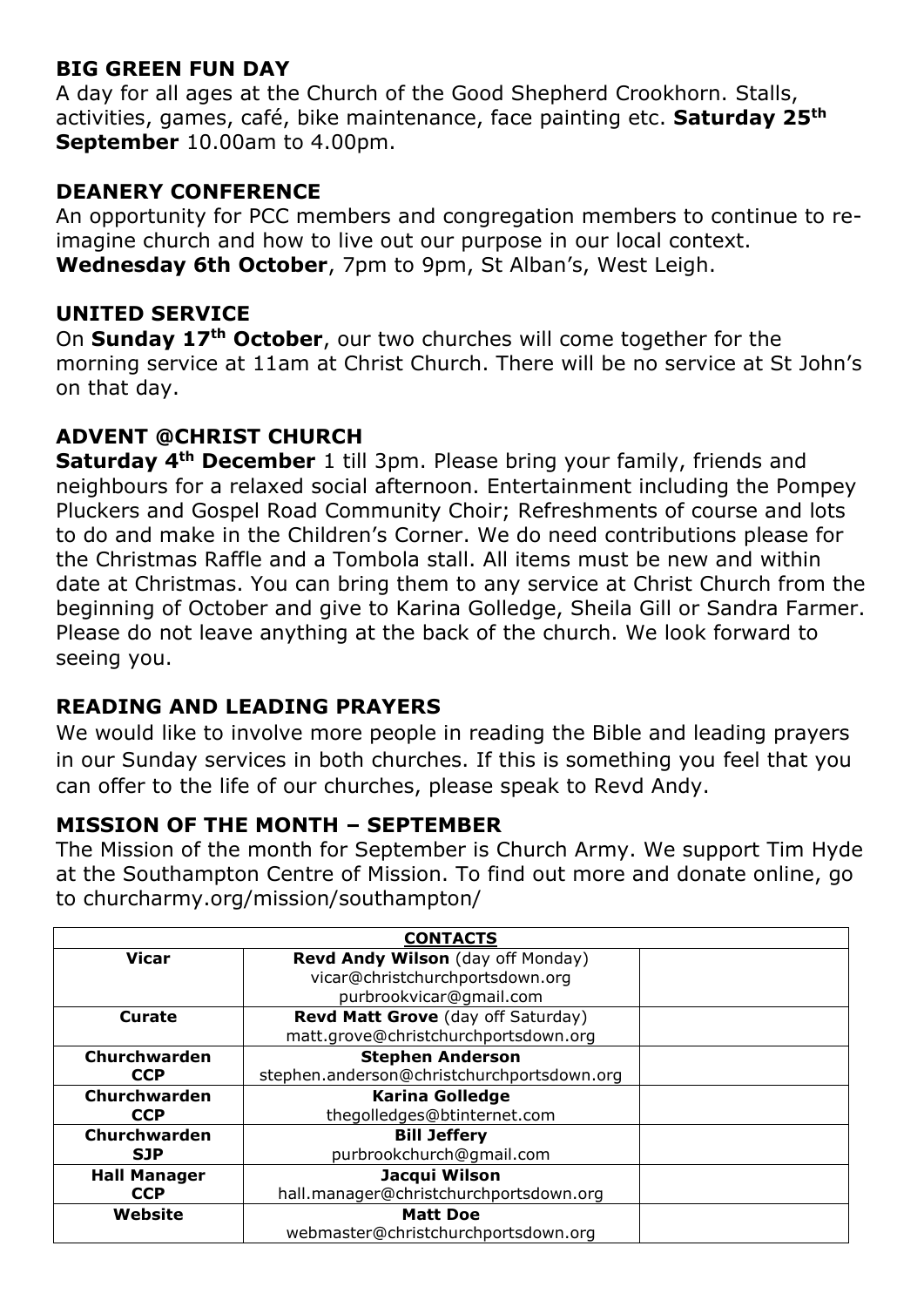# **Sunday 19 September 2021**

16th Sunday after Trinity

## **Collect**

Lord of creation, whose glory is around and within us: open our eyes to your wonders, that we may serve you with reverence and know your peace at our lives' end, through Jesus Christ our Lord.

### **Jeremiah 11.18–20**

 $18$  It was the Lord who made it known to me, and I knew; then you showed me their evil deeds.

- <sup>19</sup> But I was like a gentle lamb led to the slaughter.
- And I did not know it was against me that they devised schemes, saying,

'Let us destroy the tree with its fruit, let us cut him off from the land of the living, so that his name will no longer be remembered!'

- <sup>20</sup> But you, O Lord of hosts, who judge righteously, who try the heart and the mind,
- let me see your retribution upon them, for to you I have committed my cause.

#### *This is the word of the Lord. Thanks be to God.*

## **Psalm 54**

- 1 Save me, O God, by your name and vindicate me by your power.
- 2 Hear my prayer, O God; give heed to the words of my mouth.
- 3 For strangers have risen up against me, and the ruthless seek after my life; they have not set God before them.
- 4 Behold, God is my helper; it is the Lord who upholds my life.
- 5 May evil rebound on those who lie in wait for me; destroy them in your faithfulness.
- 6 An offering of a free heart will I give you and praise your name, O Lord, for it is gracious.
- 7 For he has delivered me out of all my trouble, and my eye has seen the downfall of my enemies.